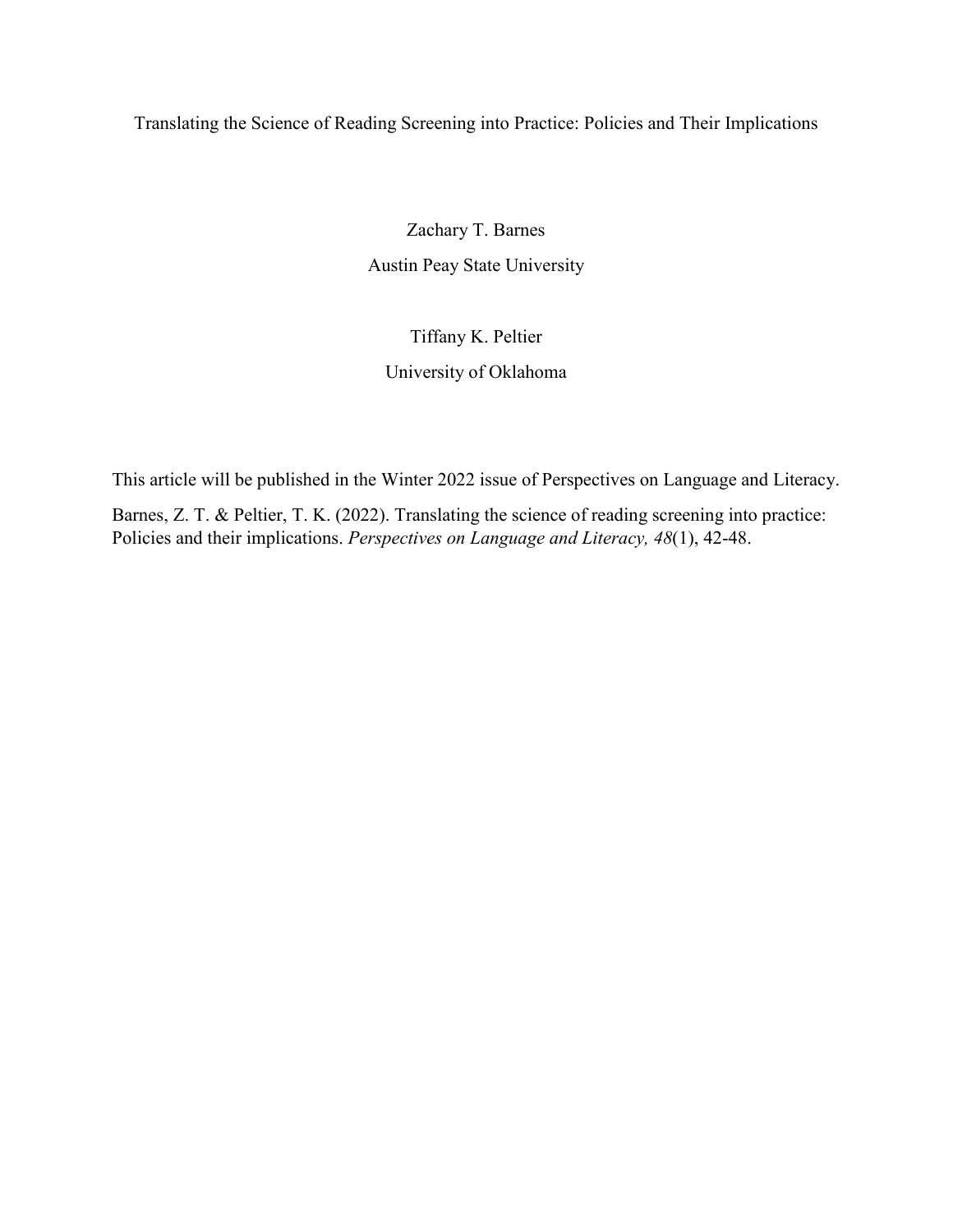Translating the Science of Reading Screening into Practice: Policies and Their Implications

The purpose of screening in word reading skills is not to identify students with a disability (i.e., dyslexia, also known as a Specific Learning Disability [SLD] in Basic Reading Skills). Instead, the purpose of screening is to identify students who are at risk for a disability in other words, to identify students who perform below benchmark goals in reading-related skills *so that* early intervention may be provided. Early intervention can help to "catch [students] before they fall," (Torgesen, 1998) and to potentially prevent many students from being identified with a reading disability in the future. In the past decade, two developments have occurred that likely impacted how teachers think about screening: First, many states have adopted a Multi-Tiered Systems of Support (MTSS) framework that relies on screening to identify and monitor at-risk students; second, many states have passed a variety of reading and dyslexia-specific screening laws (Gearin et al., 2021). Because of those two changes, accurately screening students in reading has rightly become a priority.

As of 2021, it is accepted that elementary schools should be implementing universal reading screenings multiple times throughout the school year (National Center on Improving Literacy, 2019). However, the mechanism of screening in an individual school is partially determined by the state's MTSS policies, screening regulations, and curriculum adoptions. As there is a considerable amount of variability among states on these policies (Gearin et al., 2021), it is important to identify states with positive outcomes, which may serve as a model for others. This article builds on others in this issue that discuss screening in the context of Response to Intervention (RTI) and MTSS by providing an overview of evidence-based screening— or the Science of Reading Screening (SORS)—and then focusing on the current state of screening policies in the U.S., including recommendations to evaluate and support policies that are rooted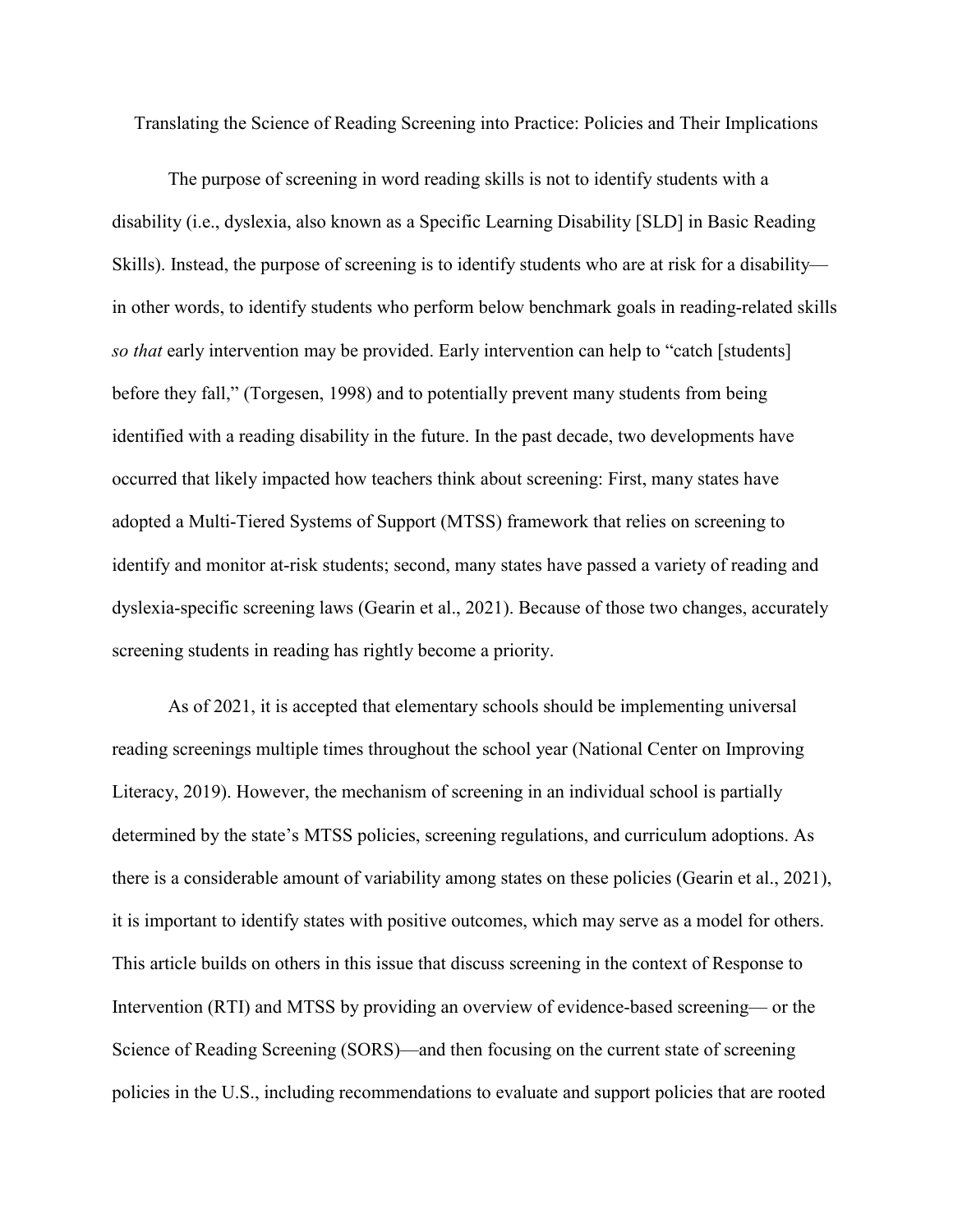in the SORS. Misalignment between science and policy can result in poorer early intervention practices, flawed identification procedures, and lower student reading achievement.

# **Types of Reading Screening**

Considering the multitude of screening instruments available (see https://charts.intensiveintervention.org/ascreening for a review), the Simple View of Reading (Gough & Tunmer, 1986) offers a useful lens to help choose appropriate options and interpret screening data. Results from screeners that measure students' decoding achievement (e.g., nonsense word fluency, oral reading fluency) can be represented on a continuum of low word recognition achievement to high word recognition. The skills that many screeners measure are referred to as word recognition and are shown on the X axis of Figure 1. Other screeners that are read aloud to the student measure a student's listening comprehension (e.g., vocabulary, narrative language measures). Results from these can also be represented on a continuum of low language comprehension to high language comprehension, as shown on the Y axis of Figure 1. Students who are at risk for a word recognition disability but have adequate language comprehension (i.e., SLD in Basic Reading Skills, including those diagnosed with dyslexia) would fall into the upper left quadrant (poor decoding but adequate language comprehension).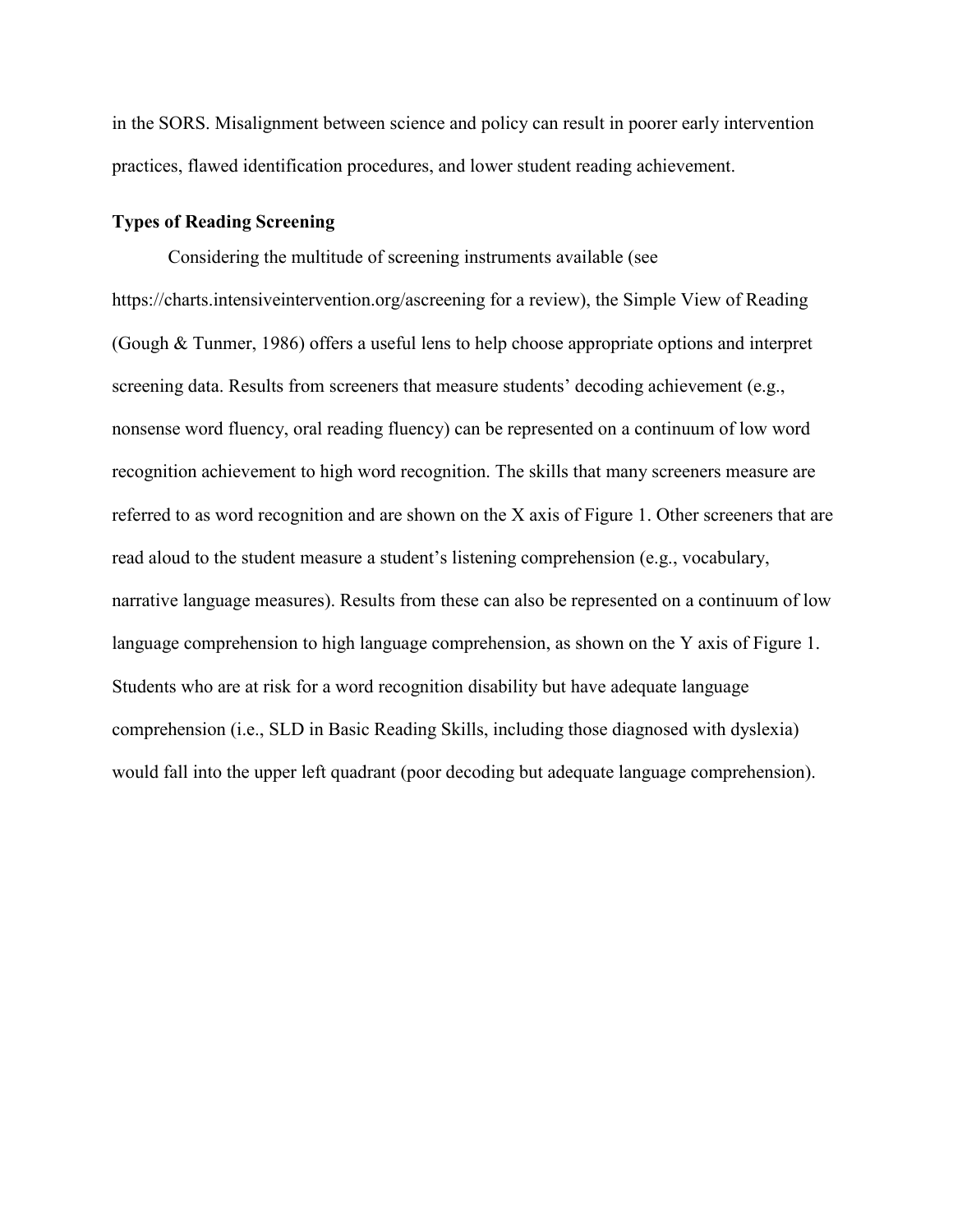# Figure 1: Screening Results Through the Lens of the Simple View of Reading



Students who are at-risk for a language disability (i.e., Language Impairment, also known as Developmental Language Disorder [DLD]) have adequate decoding skills but poor language comprehension and would fall into the lower right quadrant. If a screening measures students' overall reading comprehension achievement (i.e., the screener asks students to read text and answer comprehension questions), it may be helpful for schools identifying students who are at risk for reading failure; however, it does not provide information on their specific area(s) of need—whether their decoding, language comprehension, or both, are having an impact on their overall screening score. Further diagnostic assessments would be necessary to determine areas in which to target intervention (viz., decoding, language comprehension, or both).

Some early reading skills are more predictive of later reading ability than others. For example, letter-naming fluency and letter-sound fluency in kindergarten are highly predictive of later reading ability, more so than phoneme segmentation or a computer adaptive test like STAR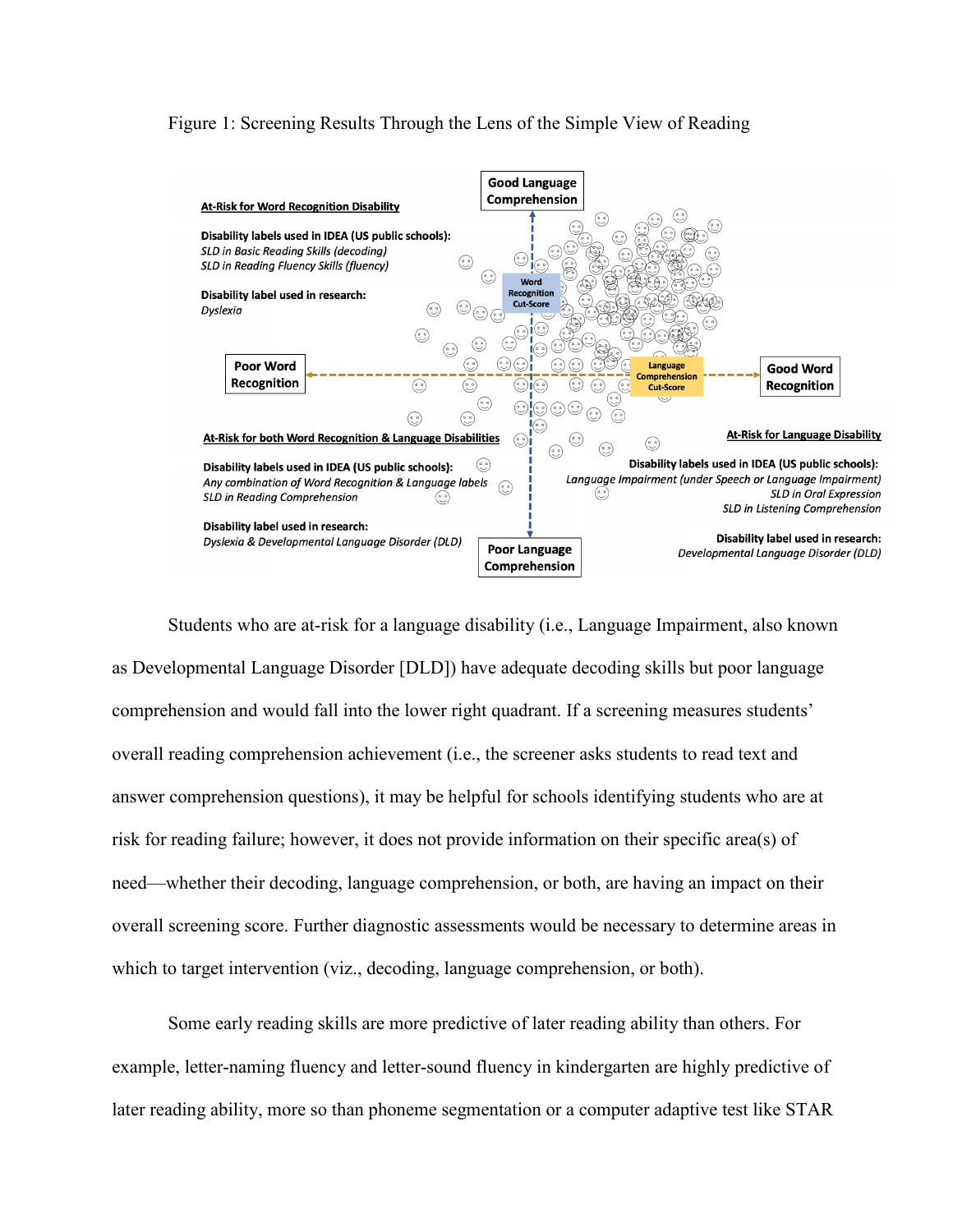(Clemens et al., 2021). Both letter-naming fluency and letter-sound fluency in kindergarten were found to significantly predict later reading achievement. Screening in these subskills also makes it easier to identify certain profiles of student achievement (e.g., struggling, on track). Therefore, these foundational skills should be key elements of a kindergarten screening program. Table 1 displays these brief, yet highly predictive, screeners by time point administered, identified by Clemens et al. (2021).

| <b>Screening Measure</b>                                  | <b>Time Point</b><br><b>Administered</b>              | <b>Intervention</b><br>need | <b>Research-</b><br><b>based Label</b> | <b>School-based</b><br>Label                  |
|-----------------------------------------------------------|-------------------------------------------------------|-----------------------------|----------------------------------------|-----------------------------------------------|
| Letter-sound fluency<br>(e.g., <i>AIMSweb</i> )           | Kindergarten (fall,<br>winter)                        | Decoding                    | At-risk for<br>dyslexia                | At-risk for<br>SLD in basic<br>reading skills |
| Word reading fluency<br>(e.g., DIBELS)                    | Kindergarten (spring)<br>First (fall)                 | Decoding                    | At-risk for<br>dyslexia                | At-risk for<br>SLD in basic<br>reading skills |
| Oral reading fluency<br>(e.g., DIBELS)                    | First (winter, spring)<br>Second (all)<br>Third (all) | Decoding                    | At-risk for<br>dyslexia                | At-risk for<br>SLD in basic<br>reading skills |
| Narrative Language<br>Measures<br>$(e.g. \mathit{CUBED})$ | PreK through 3rd                                      | Language                    | At-risk for<br><b>DLD</b>              | At-risk for<br>Language<br>Impairment         |

Table 1: Brief, Predictive Screeners by Time Point Administered

*Note:* DIBELS = Dynamic Indicators of Basic Early Literacy Skills; DLD = Developmental Language Disorder; SLD = Specific Learning Disability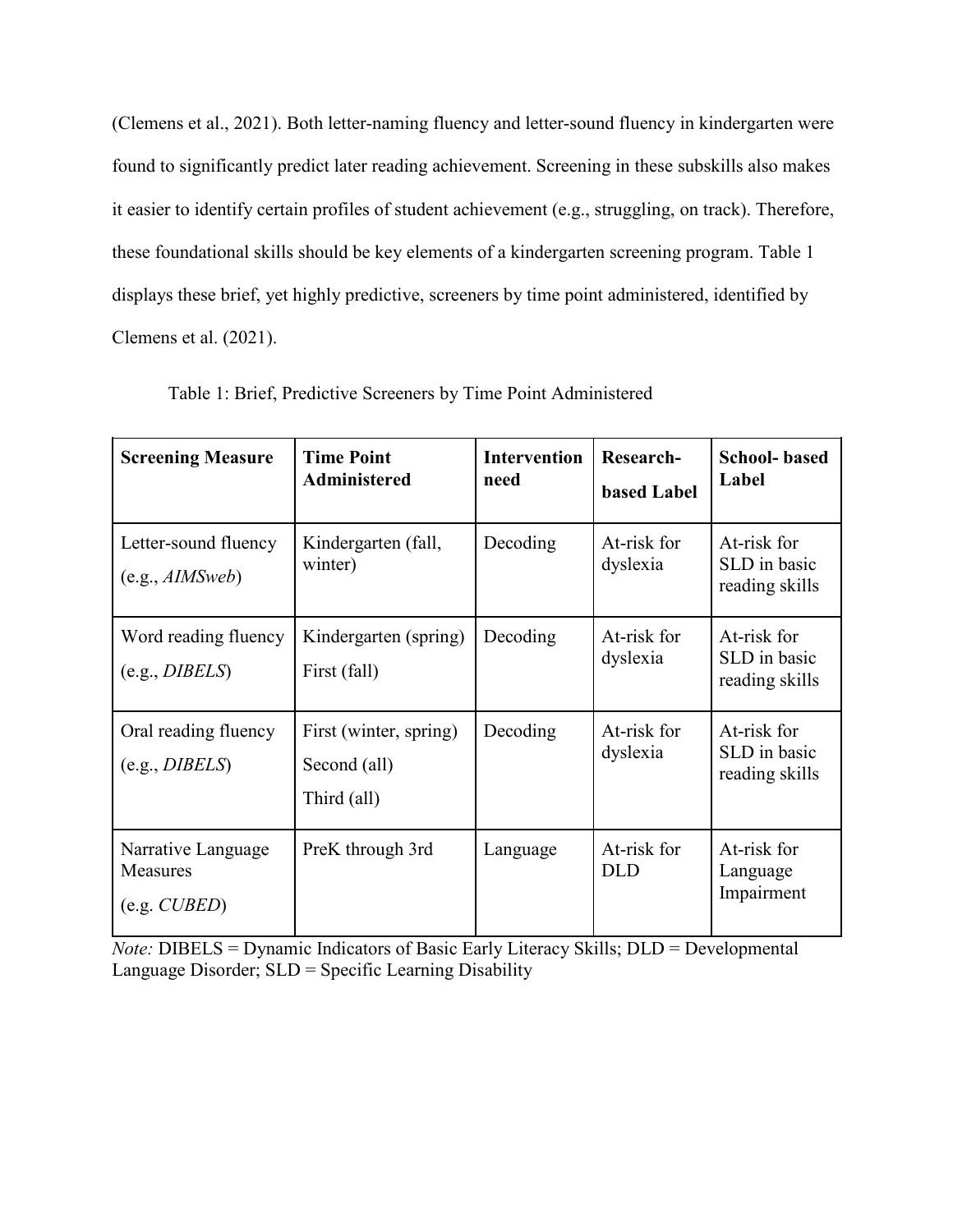Some school districts may have adopted a benchmark assessment system (e.g.,

Developmental Reading Assessment, Fountas and Pinnell) to screen for student reading growth by identifying a student's Guided Reading level two to three times a year. In these systems, a student reads a leveled reader aloud to the teacher as the teacher documents student reading errors, self-corrections, and other behaviors. The teacher uses the student's accuracy, fluency, and comprehension scores during each reading to determine the student's "instructional" and "independent" reading levels. If this type of system is used to screen students for reading difficulty, this may be problematic for two reasons: 1) these screening systems do not give data on the student's specific area of need (decoding, language, or both) and 2) these fine-grained leveling systems have not been shown to be reliable or valid measures of students' reading ability. A student's performance may be highly variable based on the text type (i.e., fiction, nonfiction) and content knowledge necessary to access the text through predictions and illustrations (e.g., baseball, gardening tools). Although assessments that are based on leveled texts are often called screeners, they do not fit the curriculum-based measures (CBM) criteria.

# **Research-Based vs. School-Based Terminology**

In the United States, federal special education law (Individuals with Disabilities Education Act; IDEA, 2004) uses the category SLD in Basic Reading Skills or SLD in Reading Fluency Skills to describe a student with difficulty in word-level reading skills (i.e., a significant difficulty with decoding). IDEA also includes explicit reference to the term dyslexia within the category of SLD; therefore, there is nothing preventing schools from also using the term dyslexia to describe an SLD in Basic Reading Skills or Reading Fluency Skills. Researchers use the label dyslexia to describe the same—students with an SLD in Basic Reading Skills or Reading Fluency Skills. For example, the definition adopted by the International Dyslexia Association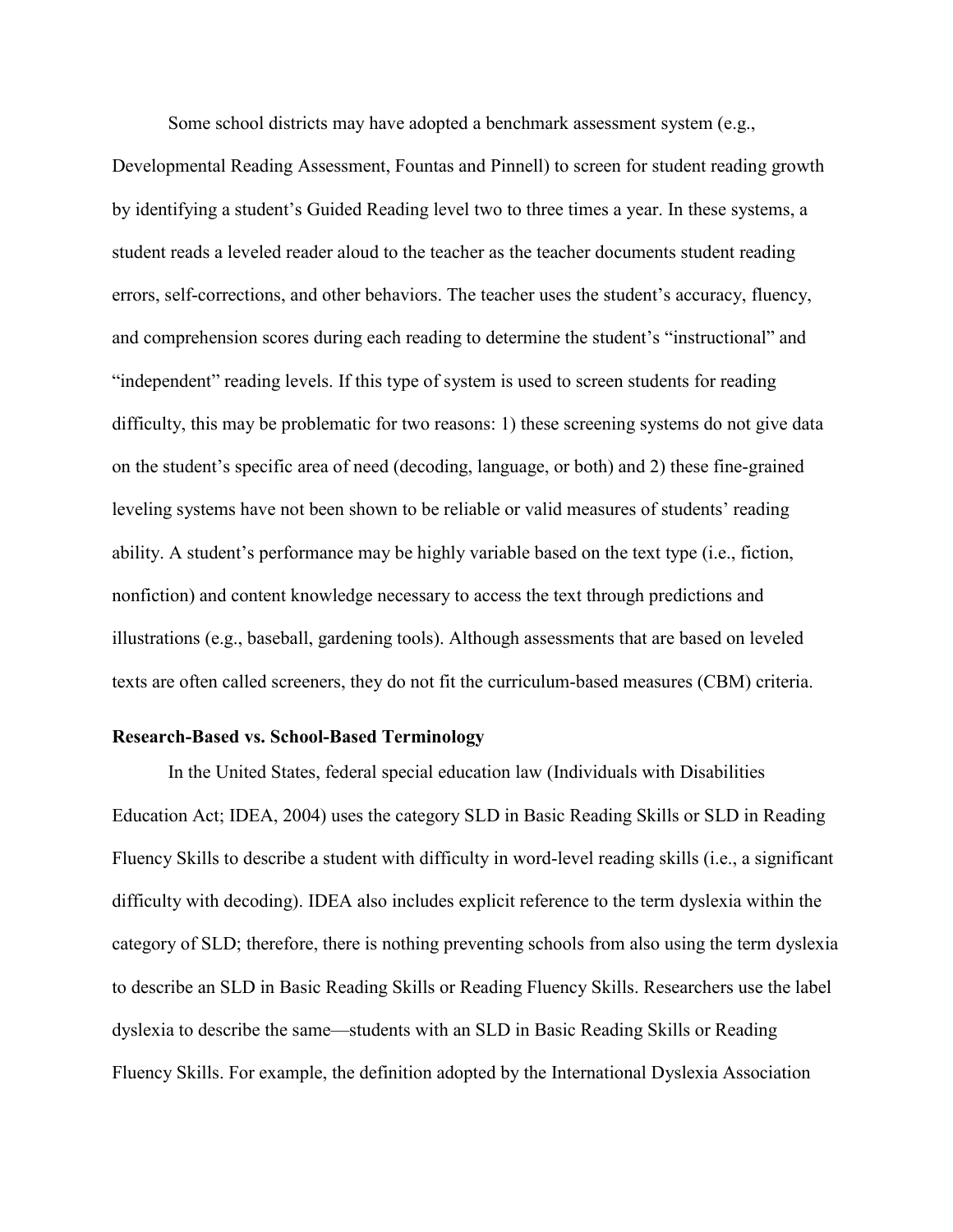(IDA) states, "Dyslexia is a specific learning disability (*SLD*)… characterized by difficulties with accurate and/or fluent word recognition and by poor spelling and decoding abilities" (Lyon et al., 2003, p. 2). Therefore, if a screener measuring decoding indicates a student is at risk, in research-based terms, we would say that student is at-risk for dyslexia; in school-based terms, we would say that student is at-risk for an SLD in Basic Reading Skills. Although the term SLD is used mainly by federal special education law and the term dyslexia is used by researchers, they are synonymous by definition. We recognize many educational stakeholders have misconceptions about the term dyslexia (e.g., Gonzalez, 2021; Washburn et al., 2017) and recommend school-based teams help to communicate that these labels are merely like using the terms H2O and water; they can and should be used interchangeably (Peltier et al., 2020).

# **The Science of Reading and Dyslexia Screening Policy in Practice**

In order to determine if a student has an SLD, such as an SLD in Basic Reading Skills (i.e., dyslexia), a three-pronged approach is recommended (Miciak & Fletcher, 2020). This approach to identification includes: 1) low achievement, 2) low instructional response to intervention, and 3) a lack of other exclusionary criteria such as an intellectual disability accounting for the previous two requirements. How screening relates to best practices in the early intervention and identification process is depicted in Figure 2 (see Miciak & Fletcher [2020] for more information).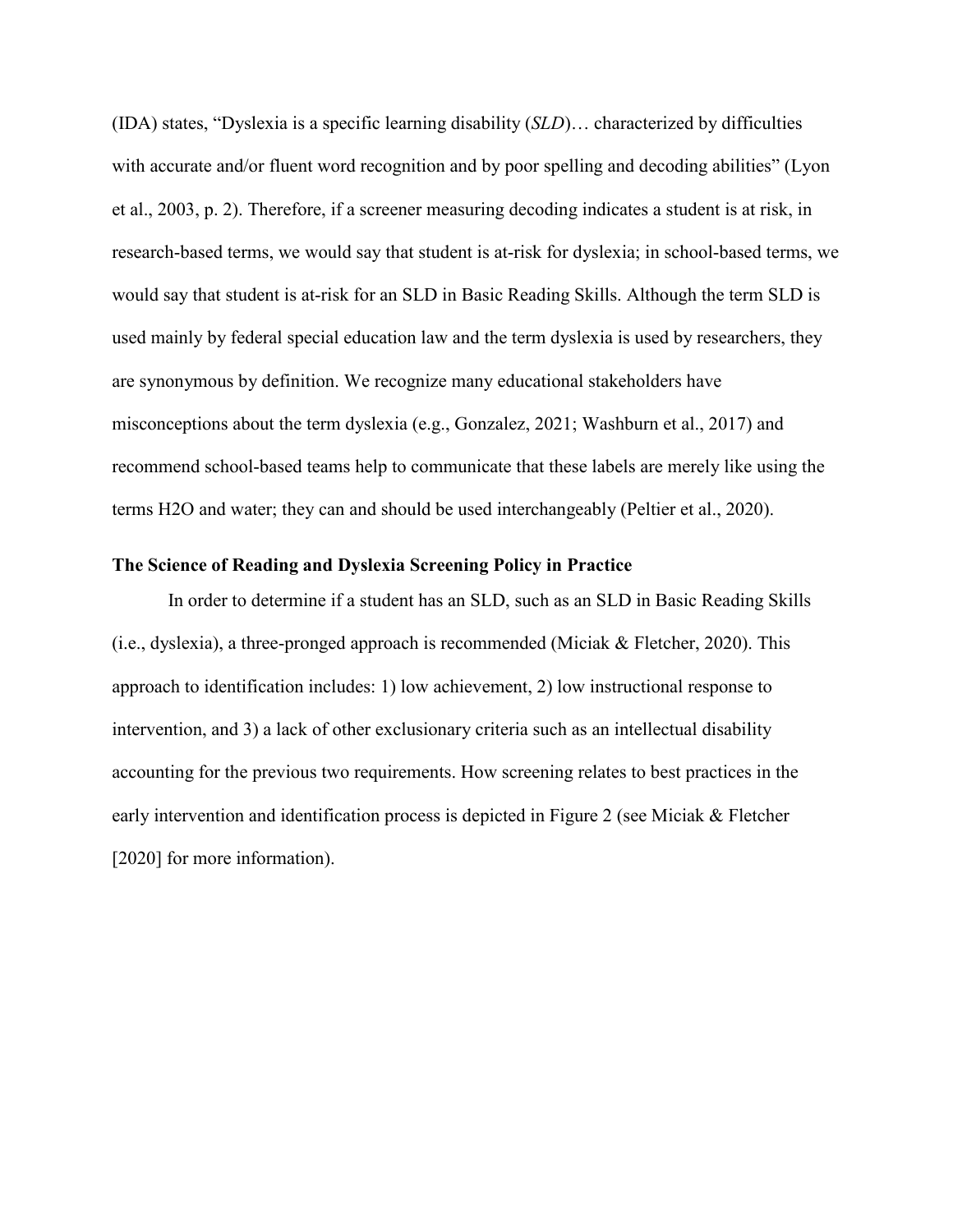#### Figure 2: The Role of Screening in Schools



The widely adopted view is that universal screening should take place multiple times a year. In practice, schools typically screen during the fall, winter, and spring. This allows the school to monitor the growth of all students throughout the school year. For example, a student may not be identified at risk in the fall, but by winter, their scores indicate that they are at risk on the screener. In the early grades, schools should be screening a number of foundational reading skills that are both instructionally appropriate and closely related to later reading achievement. Once the data are collected, data teams should review the screening scores to determine students in need of targeted intervention, considering borderline scores and school-based contexts to make a more-informed decision.

Teachers report that they feel knowledgeable about the implementation of screening, but they do not feel prepared to make important data-based decisions (Al Otaiba et al., 2019). Decisions can be difficult because reading skills exist on a continuum, with some students scoring just above or just below the screener's identified cut-score. For example, in a kindergarten class in the spring, if Student A receives a score of 10 correct words on a word reading fluency screener and Student B receives a score of 9 correct words, Student A may be classified as "Meeting the Benchmark Goal" while Student B is classified as "Below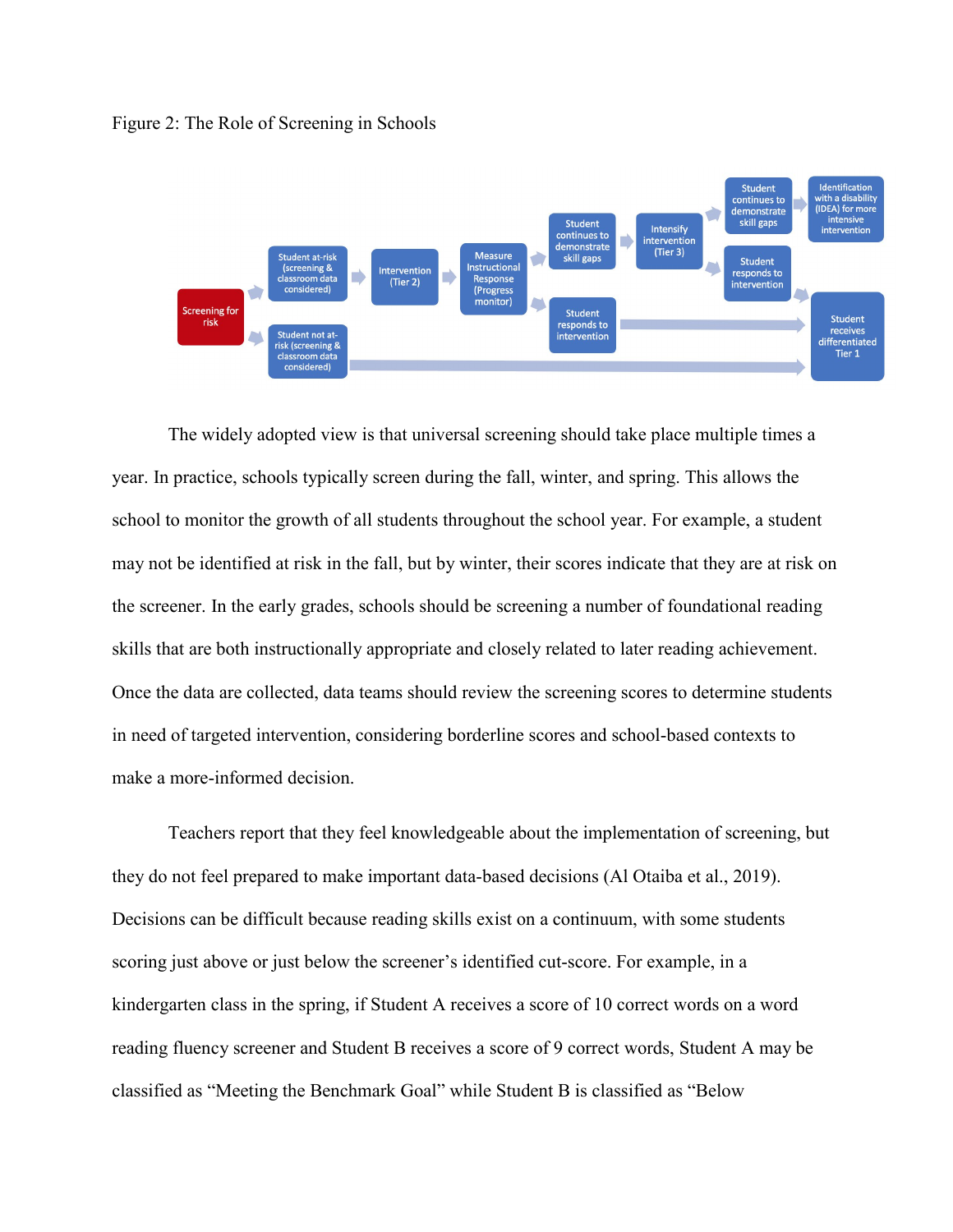Benchmark." If schools only use these categorical labels to make the decision to provide students with an intervention, Student B may receive intervention in decoding while Student A may not, even though on another day or at another time, these students may have received different scores, as illustrated by the screener's standard error of measure. In addition, Student A, having scored merely one or two more correct words per minute, is not practically different than Student B.

Therefore, the categorical labels provided by the screening instrument at predetermined cut-points should be used with caution. We advise school-based teams to think about student risk and needed support along a continuum. The cut-points for risk on a screening instrument merely provide a "dotted line" on an otherwise uninterrupted measurement of achievement. States should consider policies that screen for both decoding difficulties and language difficulties, as both may later influence a student's reading comprehension achievement. These brief screening measures, implemented three times a year, can help to identify students at risk for dyslexia, DLD, or both—in order to provide early intervention in their specific area(s) of difficulty.

Universal screenings are the first line of defense; however, schools should be on the lookout for additional indicators that might contribute to the identification of students who are atrisk for future reading difficulties (e.g., Catts & Petscher, 2021; Compton, 2021). For example, as noted in Figure 3, there are numerous factors that increase a student's risk of a reading disability. Although some of these factors might be considered "protective," educators must be able to screen students to gain a better understanding of a child's current level of reading knowledge. A brief screener can provide a good deal of information about a student's reading ability, but schools may not have the authority to choose the screener to use because this decision may be limited by the state or district regulations.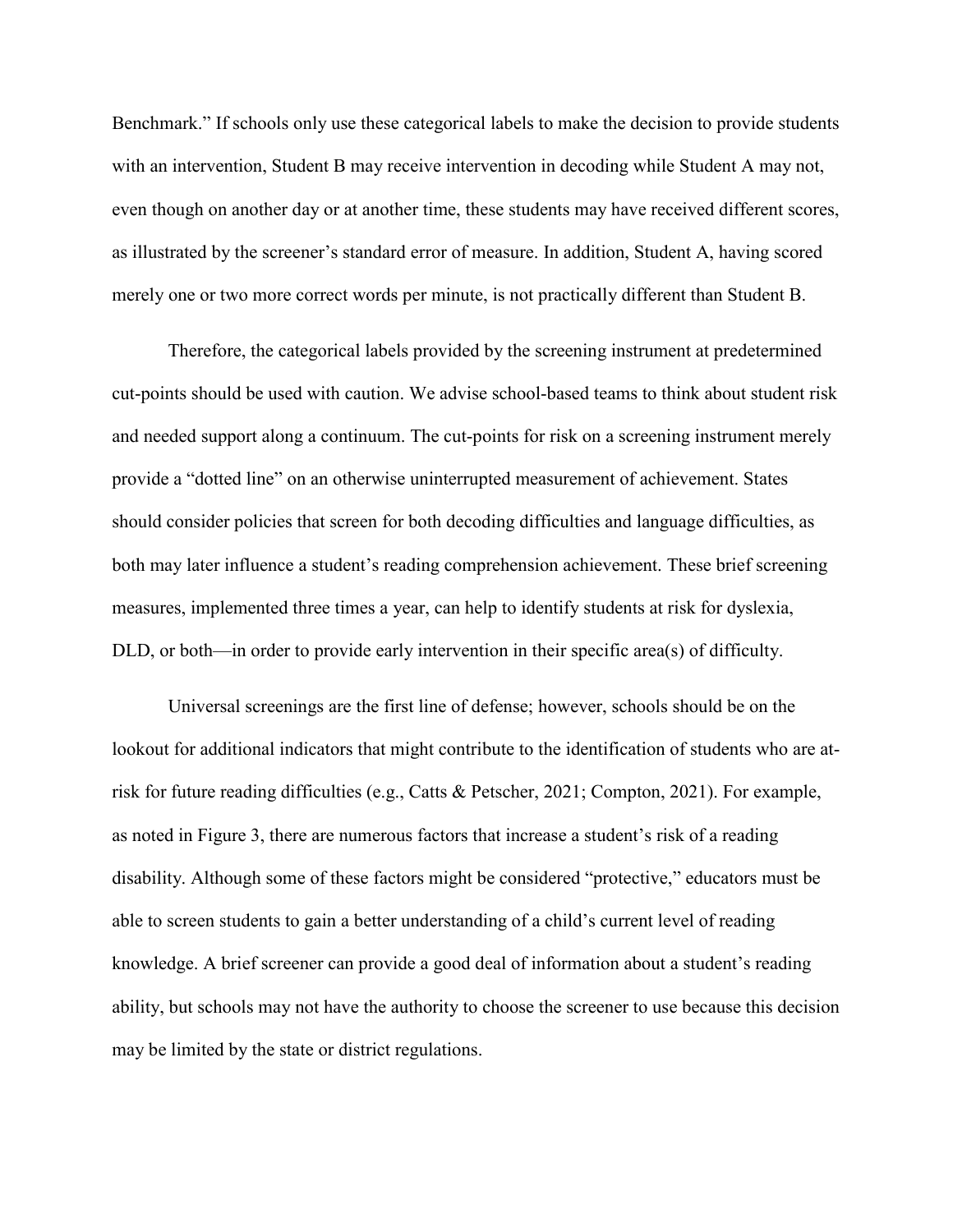# Figure 3: Example Risk and Protective Factors for Reading Disabilities



# **The State of Screening Policy in the United States**

The legislative landscape for reading screening has been rapidly changing. As of 2018, over 47 states have passed laws targeting dyslexia (National Center on Improving Literacy, 2019). Although it is encouraging that many states now have laws concerning dyslexia, not all dyslexia laws are the same. In a recent analysis of all 50 states, Gearin and colleagues (2021) found that there is considerable variability between states when it comes to both screening and dyslexia policies. For instance, they found that only 33 states require universal screening for reading. Within those 33 states, only 13 require it for all students between grades K–3, only five states require screening for K–2 students, six states require screening for K–1 students, one state for first grade, and two states for kindergarten only.

Even more variability is noted for skills that are assessed within universal screening. For example, Gearin and colleagues found that most states included measures of phonological and phonemic awareness, decoding, rapid automatized naming (RAN), phonics, letter sounds, and letter knowledge. But some states also required measures of nonword reading, written expression, comprehension, and family history. They also found that many of the dyslexia laws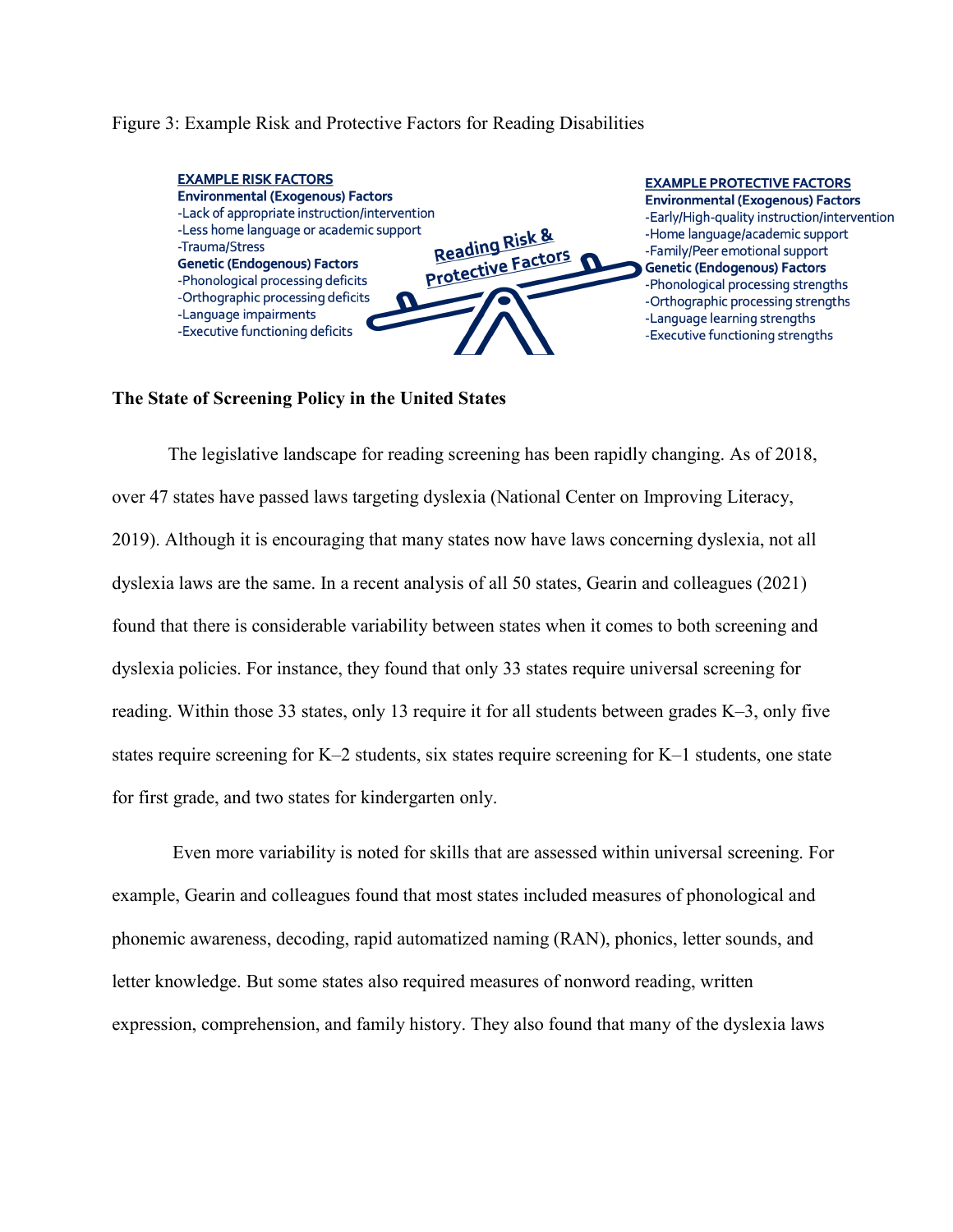require that specific assessment tools be used to screen, with AIMSweb and Dynamic Indicators of Basic Early Literacy Skills (DIBELS) being the most common.

The differences between states are striking, and the state of screening in the United States is disjointed and in need of a realignment. Creating legislation is difficult, time consuming, and shaped by elected officials and those who may not be well versed in the research. But as Gearin et al. (2021) note, the latest waves of dyslexia policy do not clearly define screening processes for schools. To add to the confusion, states have also been passing reading-specific legislation that calls for universal screening and the specific content of that screening. As mentioned previously, there are misconceptions regarding the nature of the label dyslexia, its relation to public school processes, and its equivalence with the label SLD in Basic Reading Skills. Unfortunately, these misconceptions have led to policies within states that target screening for risk of both 1) dyslexia, by name, and 2) word-level reading disability, generally. These overlapping policies within some state laws may contribute to proliferating misunderstandings of the relationship of these synonymous terms (viz., dyslexia and SLD in Basic Reading Skills) among teachers and other stakeholders.

For example, Tennessee's "Say Dyslexia" law requires schools to universally screen students for characteristics of dyslexia through the existing RTI/MTSS framework. That framework already has universal screeners mandated three times a year to measure basic reading skills. In January of 2021, Tennessee passed a reading bill that, in part, would require universal screening to take place with approved screeners. The Tennessee Literacy Success Act requires all K–3 students to receive foundational reading skill instruction and that all schools universally screen K–3 students three times a year, which is already required under the state's MTSS plan, and a second requirement under the dyslexia law. Tennessee school leadership must now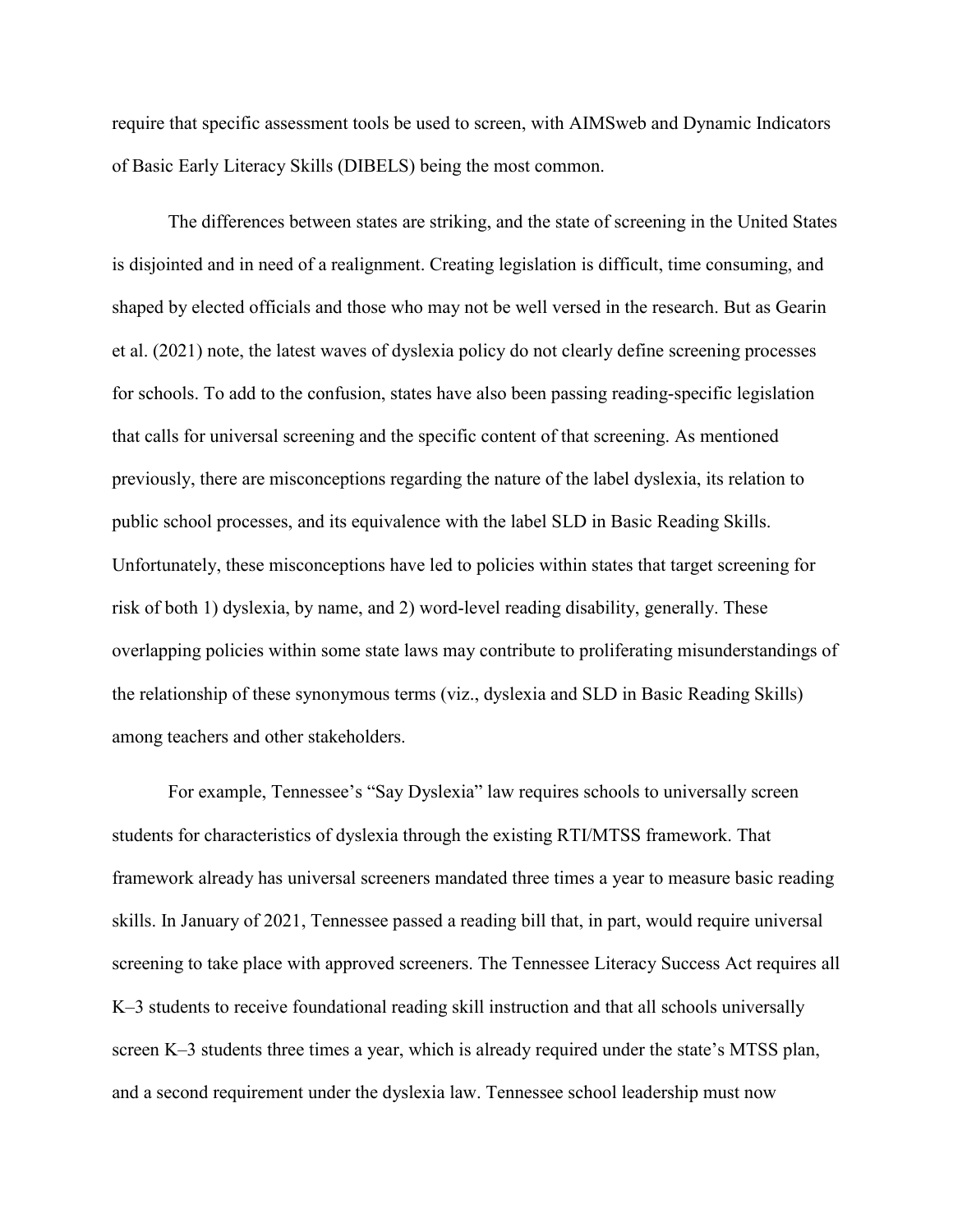examine multiple laws to make sure what they are doing is consistent with multiple requirements around reading screening, which becomes more challenging with each additional law passed.

Another approach to mandating processes in schools that may be less cumbersome is one taken by Texas. In Texas, dyslexia legislation mandates that schools follow the Dyslexia Handbook developed by the Texas Education Agency. This allows the handbook to be changed and updated as needed without legislative action, with all processes for screening, identification, and instruction housed in one place. However, the Texas Dyslexia Handbook currently contains misconceptions around terms (viz., dyslexia and SLD in Basic Reading Skills, 504 and Individualized Education Program procedures) which may have negative implications for students throughout the state. Each approach has benefits and pitfalls, so examining these in each legislative context is advised.

The next important part of the screening process that cannot be overlooked is collaborative, data-based decision making. After the screening data have been collected, effective screening programs will have procedures to decide how to identify students in need of interventions. Although teachers should use data-based decision making during this stage, many have reported they feel unprepared for this step (Al Otaiba et al., 2019). One reason that teachers mention for their feelings of unpreparedness is that they do not receive enough training regarding this process in their preparation programs and through in-service professional development (Oslund et al., 2021). While screening policies should be effective for collecting data, they do not always translate into identifying students who are most in need of intervention. For example, Odegard and colleagues (2020) examined reading screening data for approximately 8,000 second-grade students. They found that students of color were less likely to be identified as having dyslexia compared to their White peers, even after controlling for certain reading skills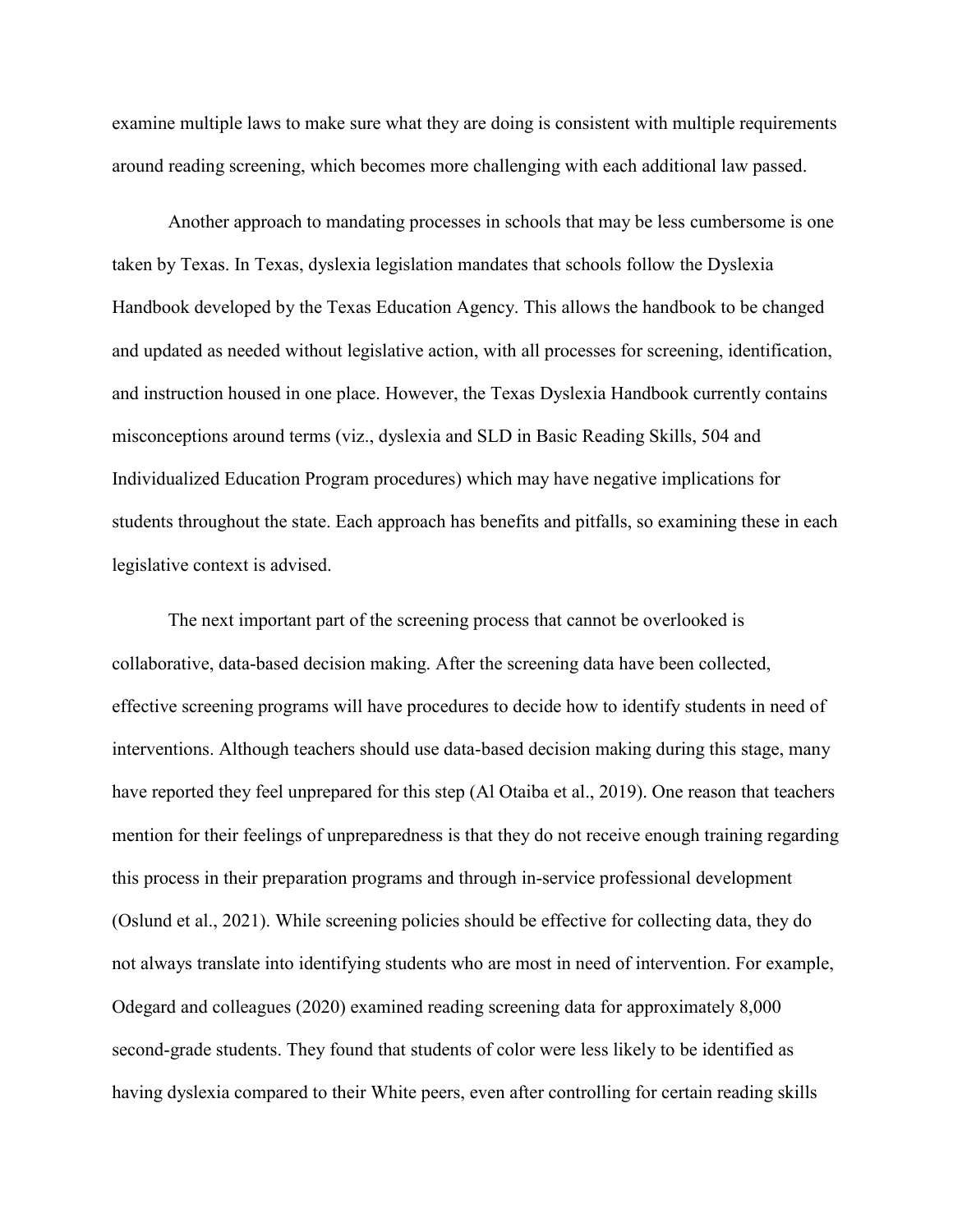and free/reduced lunch status. School-level factors also played a role in who was identified. As the percentage of students below benchmark in reading within a school increased, students with similar levels of decoding difficulties were less likely to be identified with dyslexia.

# **Moving Forward: Bridging the Gap from Science to Policy**

As policy continues to move forward in reading screening, there are areas where the bridge between research and practice can be strengthened. First, it is paramount that the top priority be a preventative approach. All students need high-quality reading instruction. Teachers, principals, and policy makers should be focused on this core issue. Odegard and colleagues (2020) also found that the majority of the 8,000 students in their sample had deficits in at least one foundational reading skill. We cannot forget that we must continue to train teachers and administrators through high-quality, research-informed teacher preparation programs and professional development programs. Educators must advocate for more effective methods of instruction along with research-informed assessment tools. See Figure 4 for a checklist of questions to determine if the screening policy followed in your school or state is aligned with scientific findings. One way to work toward a better screening process is to train administrators in the SORS. The checklist includes the recommendation that administrators devise a system to interpret screening data. In order to do so, administrators must first understand the SORS and draw on teacher expertise for input on how school-specific context may affect these procedures. Because deep knowledge is needed to apply the SORS to various contexts, some states have begun to require administrator training in the Science of Reading. As mentioned earlier, Tennessee recently passed a new reading bill that required leadership preparation programs in Tennessee to teach about the administration of universal screening and interpretation of screening data. As the work of Gearin et al. (2021) found, the screening process between states is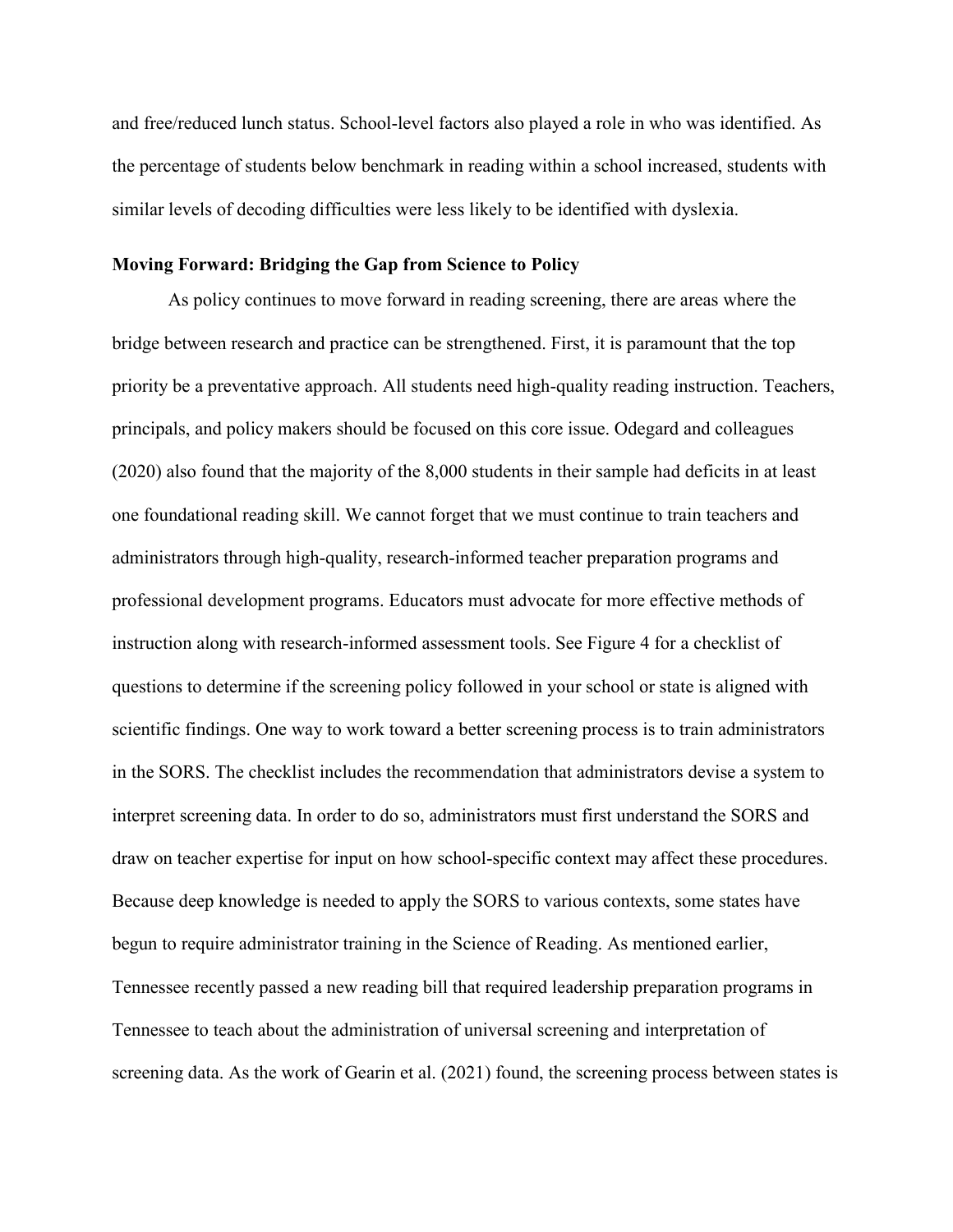highly variable. We recommend the consideration of federal legislation that requires all states to employ universal screening in early elementary school. As universal screening identifies risk for disabilities affecting reading achievement, requiring universal screening under IDEA may also assist schools in fulfilling IDEA's Child Find requirements, which mandate schools identify, locate, and evaluate any student suspected of having a disability in the state. We bring this to your attention because we have become increasingly concerned about the clarity of reading and dyslexia laws passed across the country. For example, when the terms dyslexia and SLD in Basic Reading Skills are not used interchangeably in law, but rather as distinct disabilities, this may cause further confusion among educational stakeholders. We recommend their relation be clarified in these laws. Also, how reading and dyslexia screening laws align with existing federal special education law (IDEA, 2004) should be examined.

If the screening practices in Figure 4 are not in place, educational stakeholders can engage in advocacy work. Stakeholders can work with school administrators, local school boards, state legislatures, state boards of education, and the federal government to propagate the SORS. Many of the screening policies happen at the state level before being translated to school contexts, so learning who your state representatives and senators are is an important first step in enacting change. There are many educational organizations (e.g., IDA, teachers' unions, Council for Exceptional Children) that can assist in how to best approach elected officials. Both practitioners and researchers must collaborate to enact reading screening policies based on science. Together, we can align policies with the SORS to benefit students and empower teachers.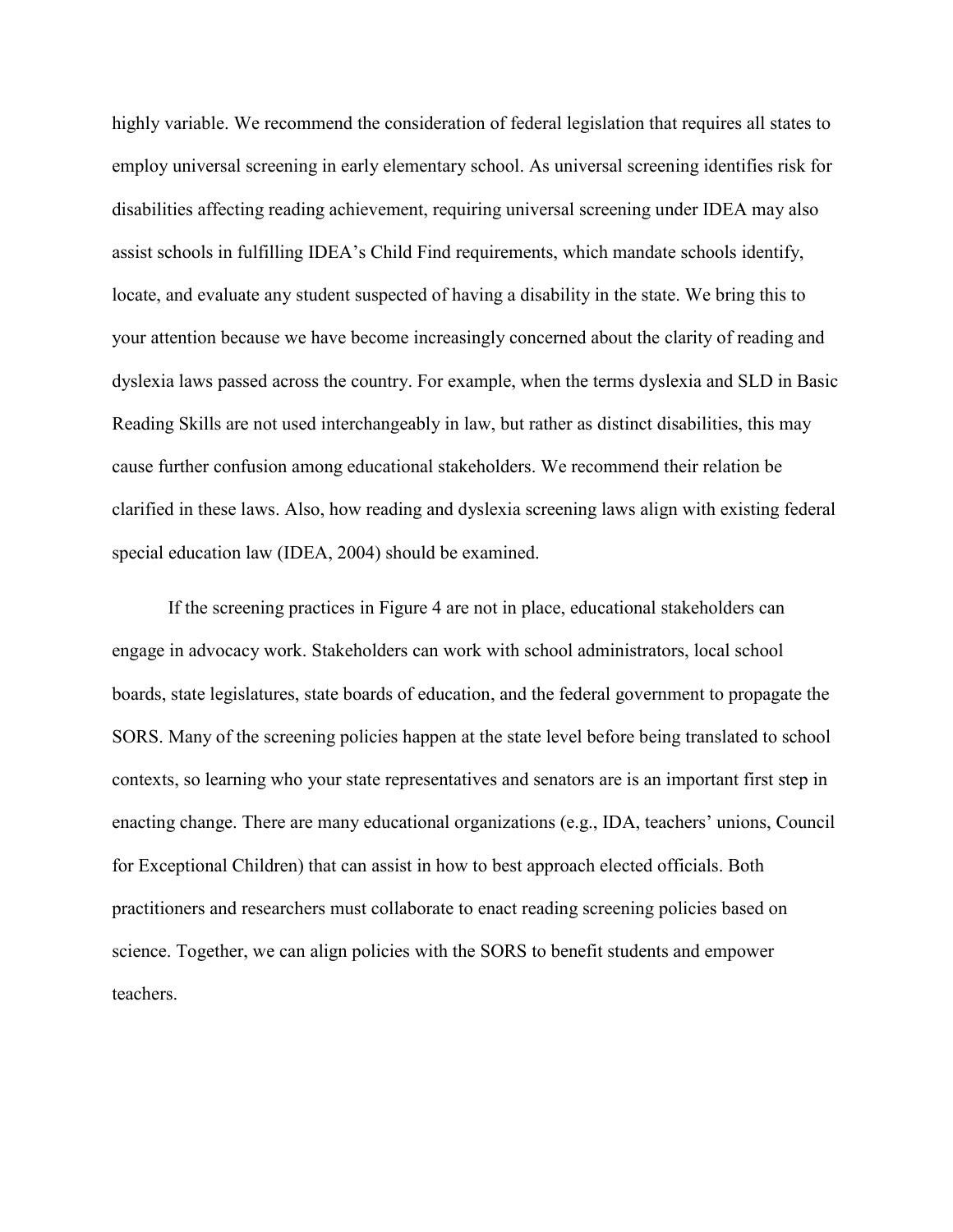Figure 4: School Screening Checklist

| Does Screening Practice Align with Screening Science?                                                                                         |  |  |  |  |
|-----------------------------------------------------------------------------------------------------------------------------------------------|--|--|--|--|
|                                                                                                                                               |  |  |  |  |
| $\Box$ Are the screener's scores reliable and valid?                                                                                          |  |  |  |  |
| $\checkmark$ The screener should provide cut-scores that have been shown to                                                                   |  |  |  |  |
| have predictive validity with a diverse sample of students.                                                                                   |  |  |  |  |
| $\times$ Are the scores only tied to a broad "reading level" or grade range?                                                                  |  |  |  |  |
| (This screener may not be reliable/valid)                                                                                                     |  |  |  |  |
| $\Box$ Is the screener given 2-3 times a year to all students PreK-3rd grade?                                                                 |  |  |  |  |
| $\checkmark$ Screeners should be given throughout a school year (typically in the                                                             |  |  |  |  |
| fall, winter, and spring) to determine if students are falling behind.                                                                        |  |  |  |  |
| $\checkmark$ This is most important in the earliest grades (PreK-1st) so that high<br>quality intervention can be given to those who need it. |  |  |  |  |
| $\Box$ Is the screener brief?                                                                                                                 |  |  |  |  |
| $\checkmark$ See Table 1 for examples of highly predictive screeners at each time                                                             |  |  |  |  |
| point)                                                                                                                                        |  |  |  |  |
| $\checkmark$ A universal screener should not be a burden to complete. Screeners                                                               |  |  |  |  |
| should be brief. Once a student has been identified as needing                                                                                |  |  |  |  |
| intervention, then diagnostic assessments (e.g., phonics surveys)                                                                             |  |  |  |  |
| should be collected to help target a starting point.                                                                                          |  |  |  |  |
| $\square$ Does the screener measure decoding skills and language comprehension                                                                |  |  |  |  |
| skills separately?                                                                                                                            |  |  |  |  |
| $\checkmark$ If the screener instead measures Reading Comprehension (score is                                                                 |  |  |  |  |
| based on students reading a passage and answering questions), are                                                                             |  |  |  |  |
| there processes in which students are further diagnostically assessed                                                                         |  |  |  |  |
| to determine if the underlying difficulty is decoding or language (or                                                                         |  |  |  |  |
| both) in order to provide targeted intervention?                                                                                              |  |  |  |  |
| $\Box$ Is there a system in place for entering screening data, data team meetings,                                                            |  |  |  |  |
| and consideration of borderline screening scores?                                                                                             |  |  |  |  |
| $\checkmark$ School leaders should have a developed plan for the screening<br>process before the first screening takes place.                 |  |  |  |  |
| $\checkmark$ This plan should be communicated to all involved stakeholders                                                                    |  |  |  |  |
| (principals, school psychologists, special education and general                                                                              |  |  |  |  |
| education teachers, reading specialists).                                                                                                     |  |  |  |  |
| $\checkmark$ Schools should provide yearly training and/or coaching in screening                                                              |  |  |  |  |
| and data-based decision making.                                                                                                               |  |  |  |  |
| $\square$ Is the screening policy tied to targeted, tiered intervention and progress                                                          |  |  |  |  |
| monitoring (e.g., an RTI/MTSS framework)?                                                                                                     |  |  |  |  |
|                                                                                                                                               |  |  |  |  |
|                                                                                                                                               |  |  |  |  |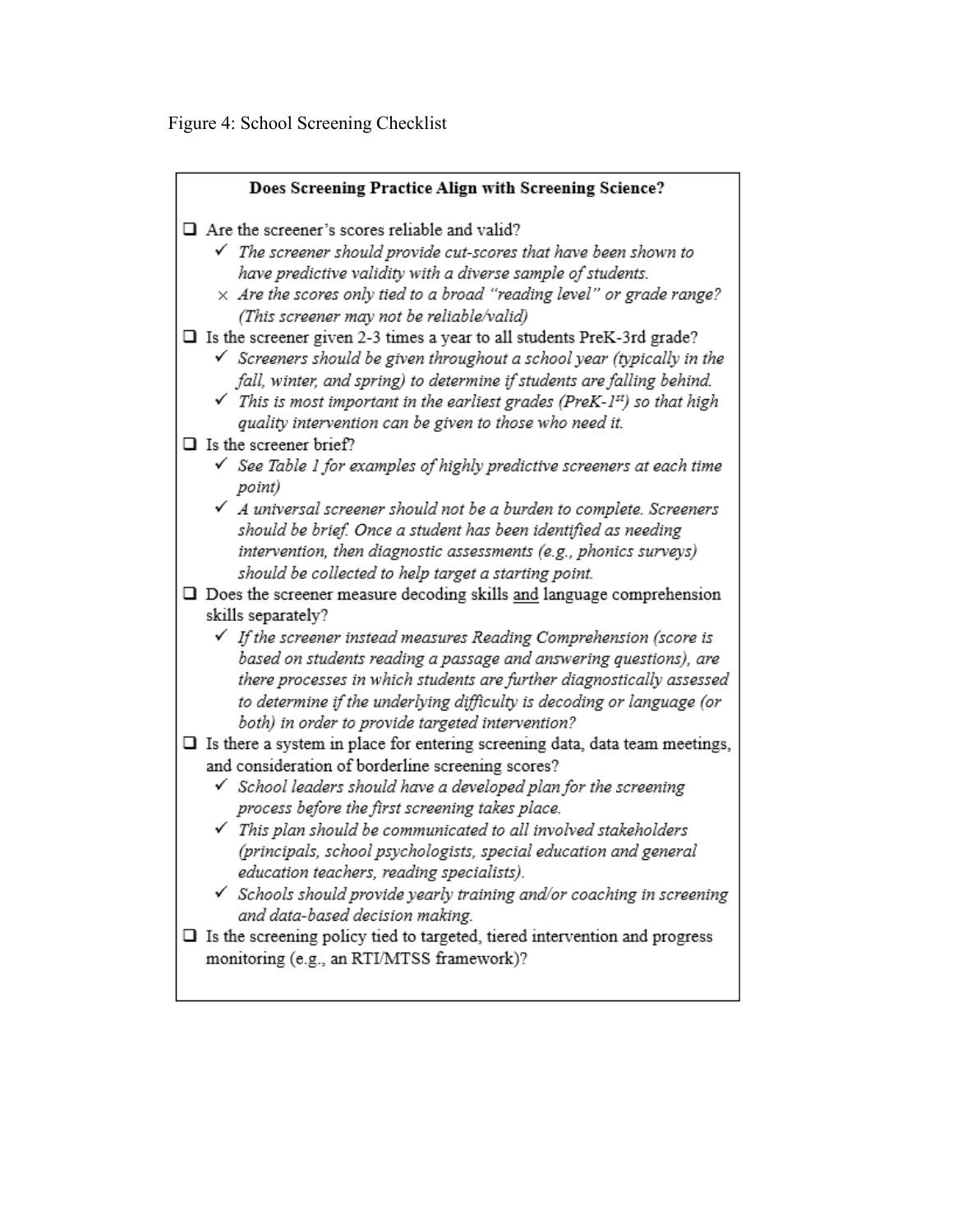# **References**

- Al Otaiba, S., Baker, K., Lan, P., Allor, J., Rivas, B., Yovanoff, P., & Kamata, A. (2019). Elementary teacher's knowledge of response to intervention implementation: a preliminary factor analysis. *Annals of Dyslexia*, *69*(1), 34–53[.](about:blank) <https://doi.org/10.1007/s11881-018-00171-5>
- Catts, H. W. & Petscher, Y. (2021). A cumulative risk and resilience model of dyslexia. *Journal of Learning Disabilities*. Advance online publication. [https://doi.org/10.1177/00222194211037062](https://doi.org/10.1177%2F00222194211037062)
- Clemens, N. H., Lee, K., & Al Otaiba, S. (2021). *Kindergarten skill trajectories of students who subsequently demonstrate word-level reading disability skill profiles.* Manuscript in preparation.
- Compton, D. L. (2021). Focusing our view of dyslexia through a multifactorial lens: A commentary. *Learning Disability Quarterly, 44*(3), 225–230. [https://doi.org/10.1177/0731948720939009](https://doi.org/10.1177%2F0731948720939009)
- Gearin, B., Petscher, Y., Stanley, C., Nelson, N. J., & Fien, H. (2021). Document analysis of state dyslexia legislation suggests likely heterogeneous effects of student and school outcomes. *Learning Disability Quarterly.* Advance online publication. [https://doi.org/10.1177/0731948721991549](https://doi.org/10.1177%2F0731948721991549)
- Gonzalez, M. (2021). Dyslexia knowledge, perceived preparedness, and professional development needs of in-service educators. *Annals of Dyslexia, 71,* 547–567. https://doi.org/10.1007/s11881-021-00235-z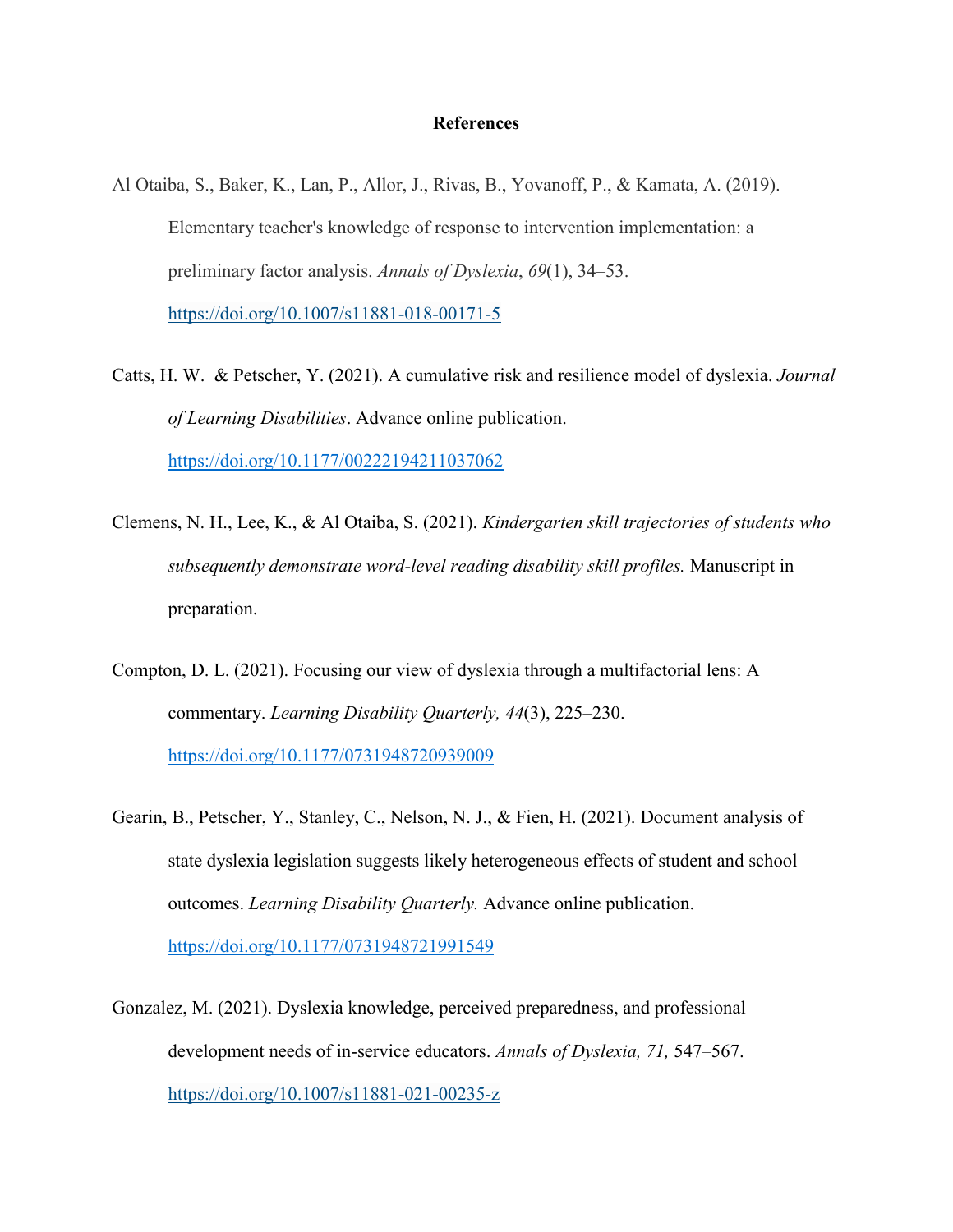Gough, P. B., & Tunmer, W. E. (1986). Decoding, reading, and reading disability. *Remedial and Special Education, 7*, 6–10. [https://doi.org/10.1177/074193258600700104](https://doi.org/10.1177%2F074193258600700104)

Individuals with Disabilities Education Act, 20 U.S.C. § 300.502 (2004) [https://sites.ed.gov/idea/regs/b/e/300.502](about:blank)

- Lyon, G. R., Shaywitz, S. E., & Shaywitz, B. A. (2003). A definition of dyslexia. *Annals of Dyslexia, 53*, 1–14. <https://doi.org/10.1007/s11881-003-0001-9>
- Miciak, J. & Fletcher, J. M. (2020). The critical role of instructional response for identifying dyslexia and other learning disabilities. *Journal of Learning Disabilities, 53*(5), 343–353. [https://doi.org/10.1177/0022219420906801](https://doi.org/10.1177%2F0022219420906801)
- National Center on Improving [Literacy](about:blank) (2019). Best practices in universal screening. Washington, DC: U.S. Department of Education, Office of Elementary and Secondary Education, Office of Special Education Programs, National Center on Improving Literacy. Retrieved from [https://improvingliteracy.org/.](https://improvingliteracy.org/)
- Odegard, T.N., Farris, E.A., Middleton, A.E., Oslund, E., & Rimrodt-Frierson, S. (2020). Characteristics of students identified with dyslexia within the context of state legislation. *Journal of Learning Disabilities, 53*(5), 366–379.

[https://doi.org/10.1177/0022219420914551](https://doi.org/10.1177%2F0022219420914551)

Oslund, E. L., Elleman, A. M., & Wallace, K. (2021). Factors related to data-based decisionmaking: Examining experience, professional development, and the mediating effect of confidence on teacher graph literacy. *Journal of Learning Disabilities, 54*(4), 243–255. [https://doi.org/10.1177/0022219420972187](https://doi.org/10.1177%2F0022219420972187)